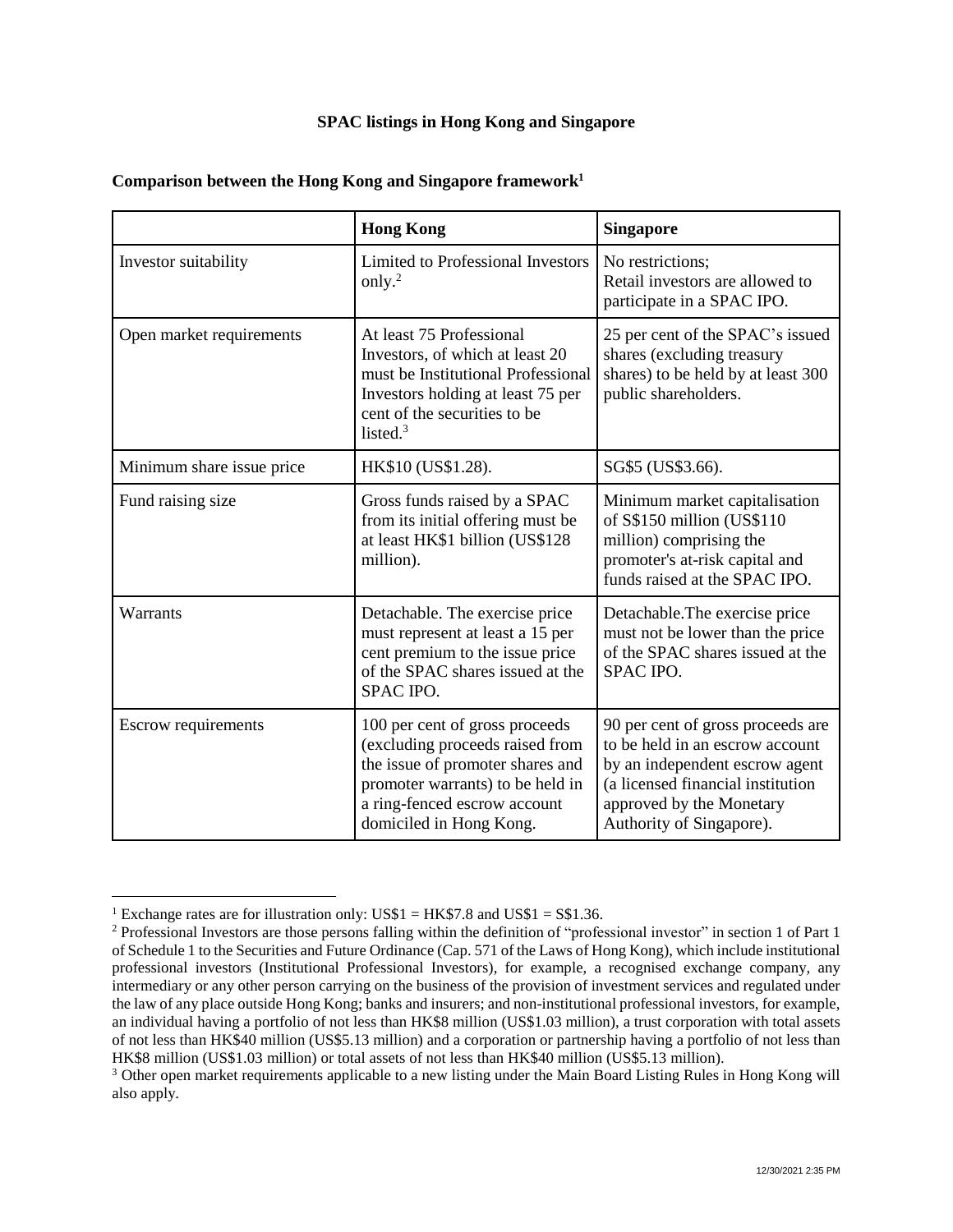| SPAC promoters        | Must demonstrate to the SEHK<br>that it has the character,<br>experience and integrity for the<br>role. <sup>4</sup><br>At least one SPAC promoter<br>must be licensed for Type 6<br>and/or Type 9 regulated activity.<br>At least one of the licensed<br>SPAC promoters must be the<br>beneficial owner of at least 10<br>per cent of the promoter shares<br>issued by the SPAC. | Must have the appropriate<br>experience and track record and<br>demonstrate to the Singapore<br>Exchange Limited ("SGX")that<br>it will be capable of identifying<br>and evaluating acquisition targets<br>and completing the business<br>combination sustainably based<br>on the business objective and<br>strategy disclosed in the<br>prospectus.<br>Suitability of SPAC for listing<br>includes consideration of the<br>character and integrity of the<br>directors, management, founding<br>shareholders and controlling<br>shareholders.<br>No specific licensing<br>requirements.<br>The SPAC's founding<br>shareholders and management<br>team must subscribe for<br>minimum equity at the IPO of<br>between 2.5 per cent and 3.5 per<br>cent, depending on the SPAC<br>market capitalisation. |
|-----------------------|-----------------------------------------------------------------------------------------------------------------------------------------------------------------------------------------------------------------------------------------------------------------------------------------------------------------------------------------------------------------------------------|--------------------------------------------------------------------------------------------------------------------------------------------------------------------------------------------------------------------------------------------------------------------------------------------------------------------------------------------------------------------------------------------------------------------------------------------------------------------------------------------------------------------------------------------------------------------------------------------------------------------------------------------------------------------------------------------------------------------------------------------------------------------------------------------------------|
| <b>SPAC</b> directors | At least two Type 6 or Type 9<br>SFC-licensed individuals<br>(including one director<br>representing the licensed SPAC<br>promoter).                                                                                                                                                                                                                                              | No specific licensing<br>requirements on individual<br>directors.                                                                                                                                                                                                                                                                                                                                                                                                                                                                                                                                                                                                                                                                                                                                      |

<sup>4</sup> For the purpose of demonstrating the above, a SPAC must ensure that at listing, and on an ongoing basis, at least one of its SPAC promoters is a licensed corporation for Type 6 (advising on corporate finance) and/or Type 9 (asset management) regulated activities by the Securities and Future Commission (SFC) (however, the SEHK may consider modifying or waiving the licensing requirement on a case-by-case basis, if a SPAC promoter has overseas accreditation issued by a relevant regulatory authority that the SEHK considers to be equivalent to a Type 6 and/or Type 9 licence issued by the SFC), and the SPAC promoter must provide the SEHK with certain information in order to demonstrate that it is suitable for the role. Factors considered by the SEHK would include the SPAC promoter's prior experience in SPAC transactions, investment management experience and other relevant experience such as experience managing businesses in the sectors in which the SPAC aims to identify targets. In particular, the SEHK would view favourably SPAC promoters that can demonstrate that they have experience (a) managing assets with an average collective value of at least HK\$8 billion (US\$1.03 million) over a continuous period of at least three financial years, or (b) holding a senior executive position (e.g., chief executive or chief operating officer) at an issuer that is or has been a constituent of the Hang Seng Index or an equivalent flagship index (such as the S&P 500 (SPX), NASDAQ-100 Index (NDX) and Dow Jones Industrial Average (DJI) in the United States, and the FTSE 100 (UKX) in the UK).

 $\overline{a}$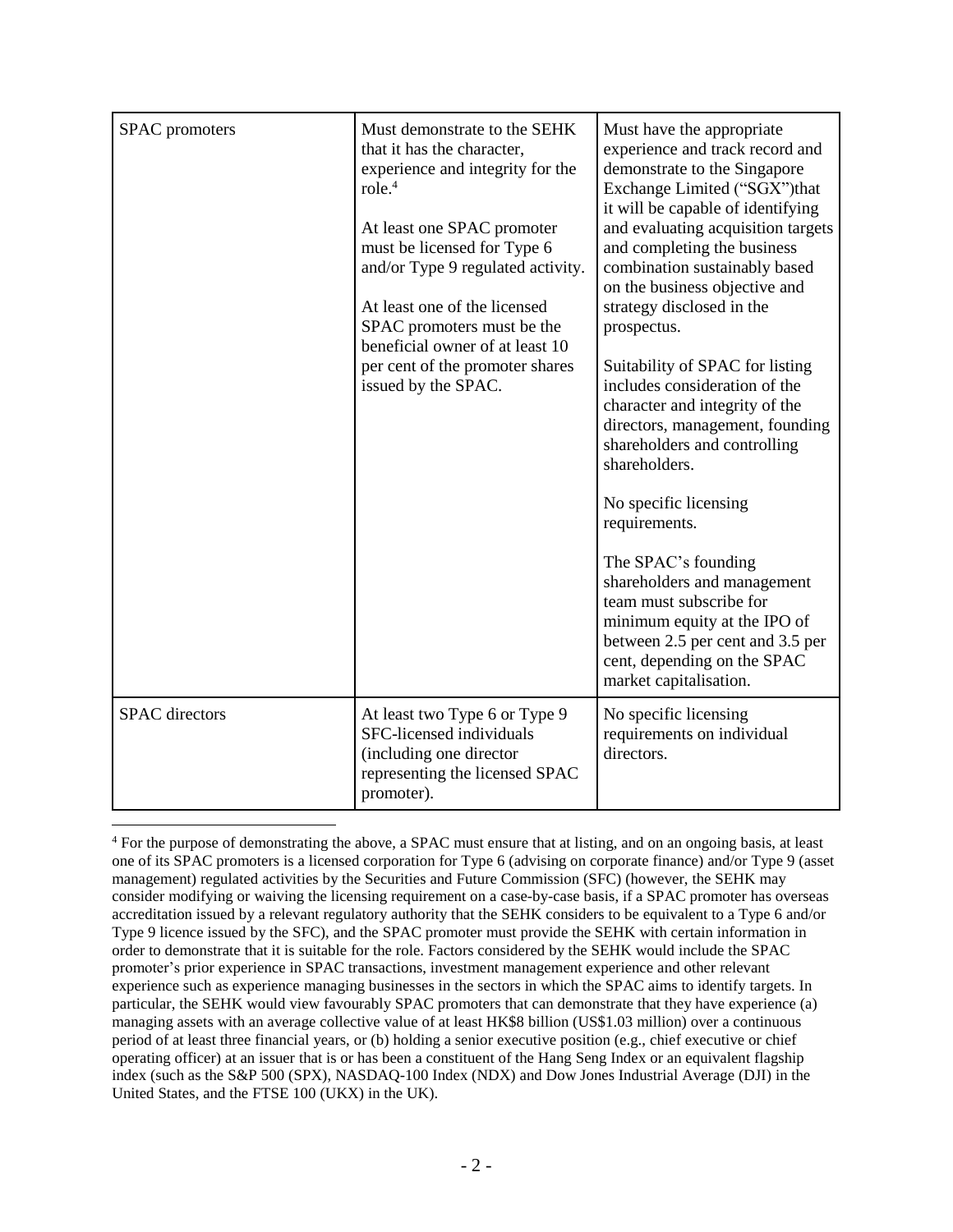|                                             |                                                                                                                                                                                                                                                                                                                                                                                                                                                                                                                                                                     | A majority of directors in board<br>committees (including the<br>respective chairman) must be<br>independent of the SPAC<br>promoters.                                                                                                                                                                                                                                                             |
|---------------------------------------------|---------------------------------------------------------------------------------------------------------------------------------------------------------------------------------------------------------------------------------------------------------------------------------------------------------------------------------------------------------------------------------------------------------------------------------------------------------------------------------------------------------------------------------------------------------------------|----------------------------------------------------------------------------------------------------------------------------------------------------------------------------------------------------------------------------------------------------------------------------------------------------------------------------------------------------------------------------------------------------|
| Independent third-party<br>investment       | Staggered independent third-<br>party investment size thresholds<br>of between 7.5 per cent and 25<br>per cent relative to the negotiated<br>value of a de-SPAC target.<br>At least 50 per cent of the<br>independent third-party<br>investment must come from at<br>least three sophisticated investors<br>(for this purpose, a<br>"sophisticated investor" is either<br>an asset management firms with<br>assets under management of at<br>least HK\$8 billion (US\$1.03<br>million) or a fund with a fund<br>size of at least HK8 billion<br>(US\$1.03 million). | No specific requirements on<br>PIPE investments.<br>Nonetheless, in the absence of<br>PIPE investments, a competent<br>and independent valuer must be<br>appointed to value the<br>business(es) or asset(s) for the<br>business combination (i.e., de-<br>SPAC).                                                                                                                                   |
| Dilution cap                                | SPACs must not issue warrants,<br>in aggregate, that when exercised<br>would result in more than 50 per<br>cent of the number of shares in<br>issue (for this purpose, including<br>promoter shares) at the time such<br>warrants are issued.                                                                                                                                                                                                                                                                                                                       | No more than 50 per cent on a<br>SPAC's post-invitation issued<br>share capital (including promoter<br>shares) with respect to the<br>conversion of warrants issued by<br>the SPAC in connection with the<br>SPAC IPO. Promoter shares are<br>capped at 20 per cent of the<br>SPAC's total issued shares at<br>listing.                                                                            |
| Shareholder vote on de-SPAC<br>transactions | Requires approval by the<br>SPAC's shareholders at a general<br>meeting. Shareholders and their<br>close associates (as defined in<br>the Main Board Listing Rules)<br>with material interests in the<br>transaction must abstain from<br>voting; this includes SPAC<br>promoters and their respective<br>close associates.<br>If a de-SPAC transaction is a<br>connected transaction under<br>Chapter 14A of the Main Board<br>Listing Rules, a SPAC must                                                                                                          | Requires approval by a majority<br>of a SPAC's shareholders at a<br>general meeting.<br>Shares acquired by SPAC<br>promoters (i.e., founding<br>shareholders, the management<br>team and their respective<br>associates) at nominal or no<br>consideration prior to or at the<br>IPO of the SPAC are not eligible<br>for voting.<br>De-SPACs which are "interested<br>person transactions" will be |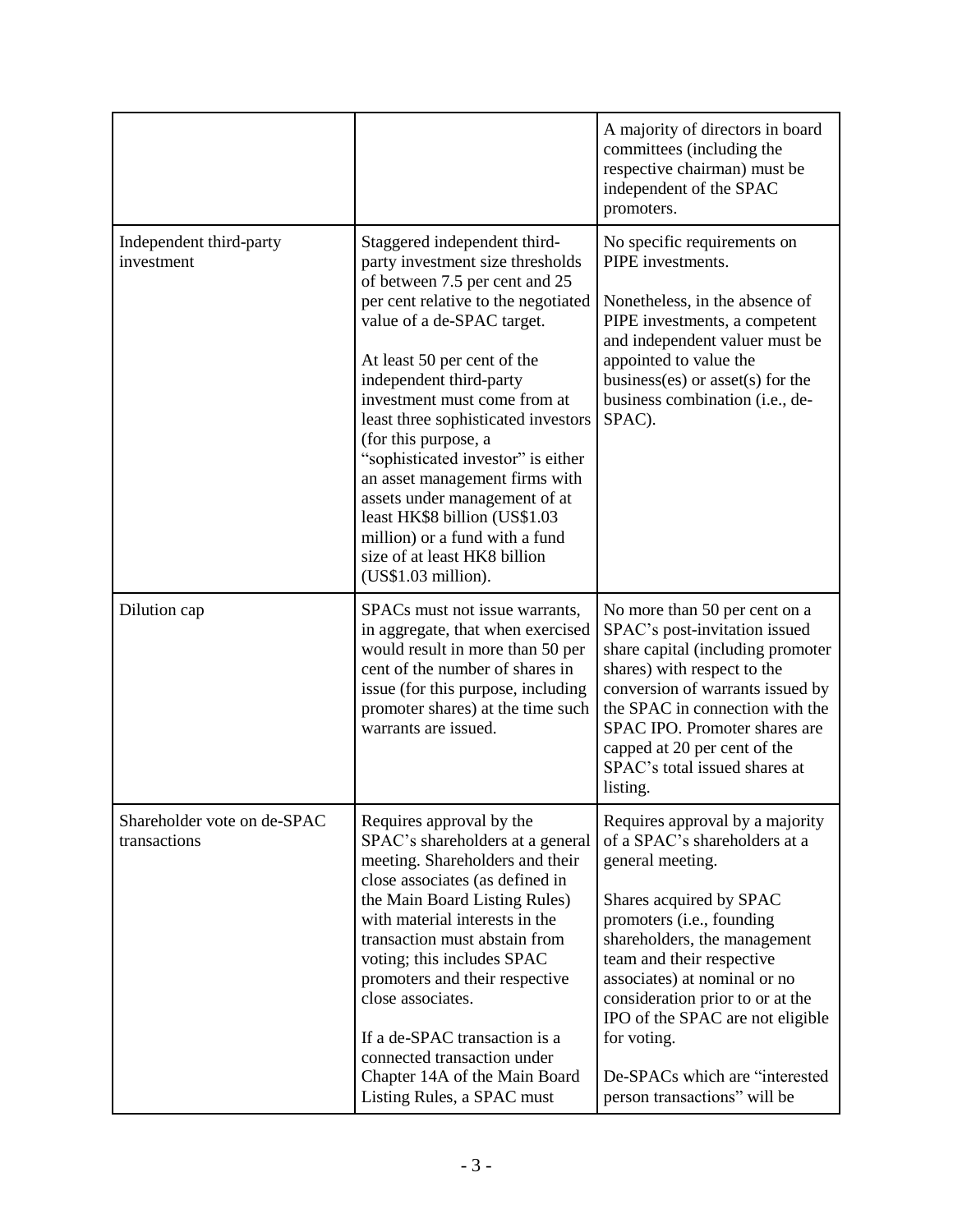|                                            | comply with the applicable<br>connected transaction<br>requirements in Chapter 14A,<br>and in addition, must (i)<br>demonstrate that minimal<br>conflicts of interest exist in<br>relation to the proposed<br>acquisition; (ii) support its claim<br>that the transaction would be on<br>an arm's length basis; and (iii)<br>include an independent valuation<br>of the transaction in the listing<br>document for the de-SPAC<br>transaction. | subject to additional<br>requirements governing<br>transactions with interested<br>persons, typically requiring the<br>interested persons to abstain, and<br>for independent shareholders to<br>receive an opinion from an<br>independent financial adviser as<br>well as views from the issuer's<br>audit committee. |
|--------------------------------------------|------------------------------------------------------------------------------------------------------------------------------------------------------------------------------------------------------------------------------------------------------------------------------------------------------------------------------------------------------------------------------------------------------------------------------------------------|-----------------------------------------------------------------------------------------------------------------------------------------------------------------------------------------------------------------------------------------------------------------------------------------------------------------------|
| Eligibility and size of de-SPAC<br>targets | The successor company must<br>meet all new listing requirements<br>of the Main Board Listing Rules<br>(including Chapter 8).<br>At the time of entry into a<br>binding agreement for the de-<br>SPAC transaction, the de-SPAC<br>target must have a fair market<br>value representing at least 80 per<br>cent of the funds raised in the<br>SPAC IPO.                                                                                          | The de-SPAC target company<br>must meet initial listing<br>requirements under the SGX<br>Mainboard Rules.<br>The de-SPAC must have a fair<br>market value representing at<br>least 80 per cent of the proceeds<br>held in escrow.                                                                                     |
| Redemption rights                          | All SPAC shareholders are<br>entitled to redemption rights, for<br>an amount per SPAC share of<br>not less than the price at which<br>the SPAC shares were issued at<br>the SPAC IPO.                                                                                                                                                                                                                                                          | All independent shareholders<br>(other than founding<br>shareholders, management team<br>and their respective associates)<br>are entitled to redemption rights<br>for a pro rata portion of the<br>amount in the escrow account at<br>the time of the de-SPAC<br>transaction vote.                                    |
| Time limit for de-SPAC<br>transaction      | Announcement of the terms of a<br>de-SPAC transaction must be<br>made within 24 months of the<br>SPAC listing.<br>The de-SPAC transaction must<br>be completed within 36 months<br>of its listing.<br>Extensions of up to six months<br>must be approved by the SPAC<br>shareholders (excluding the                                                                                                                                            | The de-SPAC transaction must<br>be completed within 24 months<br>of the SPAC listing, subject to an<br>extension of 12 months to be<br>approved by the SGX and 75 per<br>cent of the SPAC shareholders<br>voting at a general meeting.                                                                                |